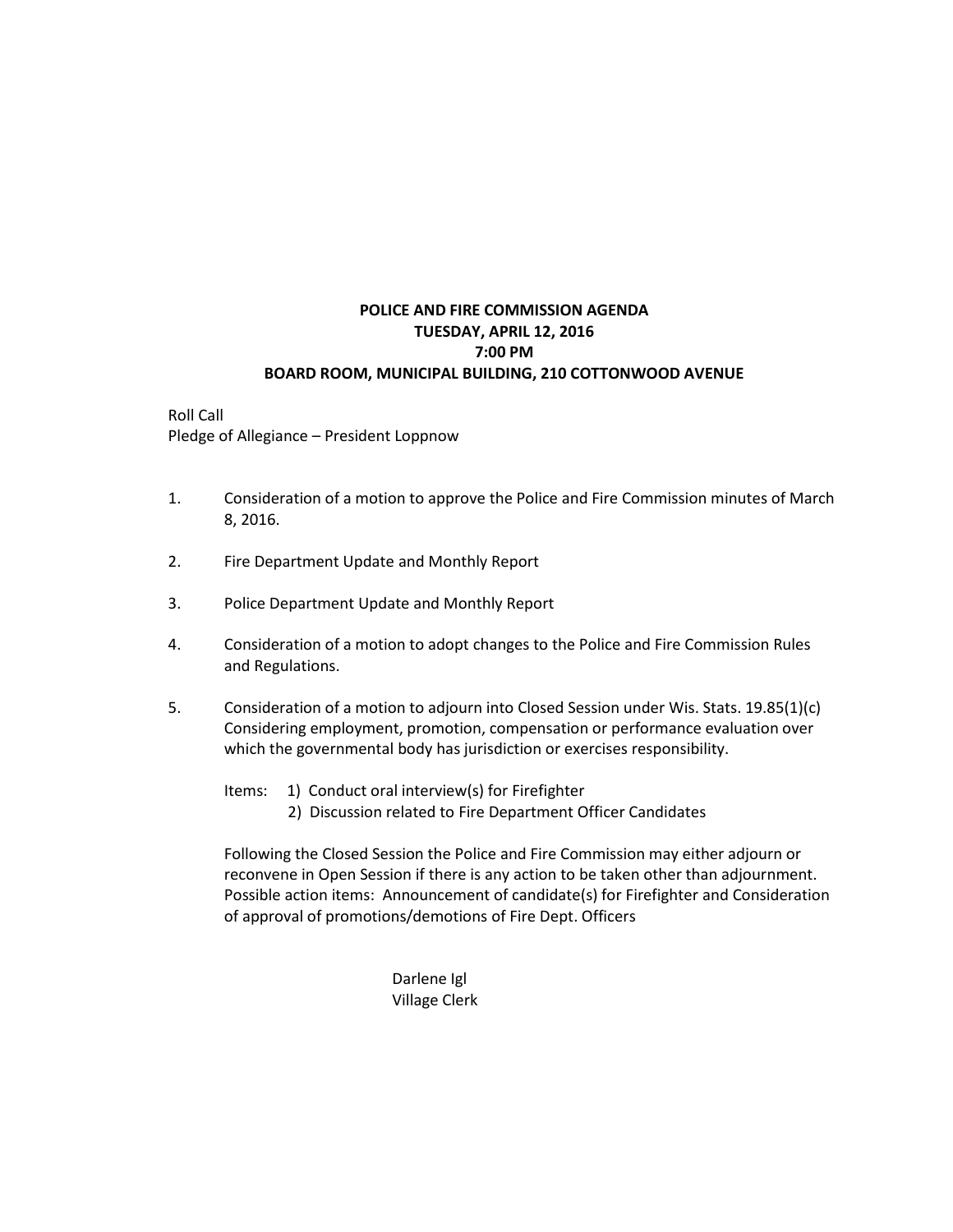# **VILLAGE OF HARTLAND** POLICE & FIRE COMMISSION **MEETING MINUTES** TUESDAY, March 08, 2016 7:00 P.M.

#### BOARD ROOM, MUNICIPAL BUILDING, 210 COTTONWOOD AVENUE

- 6:56 PM Meeting called to order by Commission President Loppnow
- Commissioner Redlin read the roll for attendance
	- Present : Commissioners Loppnow, Redlin, Rebholz, Wojciechowski, Riesinger  $\blacksquare$
	- Also in attendance: Police Chief Robert Rosch, Fire Chief David Dean
- Pledge of Allegiance led by Commissioner Loppnow.

in a sa

Commission President Loppnow made an Announcement that a Closed Session will be held at the conclusion of the regular agenda items.

#### 1. Consideration of a motion to approve the Police and Fire Commission Minutes for meetings held on January 12, 2016.

a. Motion by Commissioners Rebholz / Riesinger to approve the Hartland Police & Fire Commission minutes for the meeting of January 12th, 2016. The motion carried on the unanimous vote of the Commissioners.

#### 2. Fire Department Update and Monthly Report - Fire Chief David Dean

a. Chief Dean briefly reviewed the February, 2016 Call Summary and Monthly Response Reports for the Commissioners ... 58 EMS calls and 13 Fire calls.

b. Chief Dean reported that the Department "... morale is high...". There was "standing room only" at the 3/7 department meeting and guest speaker Dr Chis Rebholz, D.C. [a PFC Commissioner] made a presentation on Ergonomics, the goal of which was to guide the staff in proper techniques for moving patients and working "on scene" for both firefighters and EMS personnel.

c. According to Chief Dean, the HFD has included an updated piece on fire safety in the recently published **Village Newsletter.** 

d. Chief Dean reported that the firehouse now has an ADA Compliant bathroom, which became necessary with the authorized, extended hours of occupancy by HFD staff.

e. According to Chief Dean, he plans to have the updated HFD Rules on the April agenda as an action item.

f. The HFD is planning its  $4^{th}$  annual dinner / fund raiser for the benefit of the Extrication Team on Saturday, 3/12, at 5PM at Rustic Manor 1848, with Free admission and dinner optional at \$15 per plate

 $\mathbf{1}$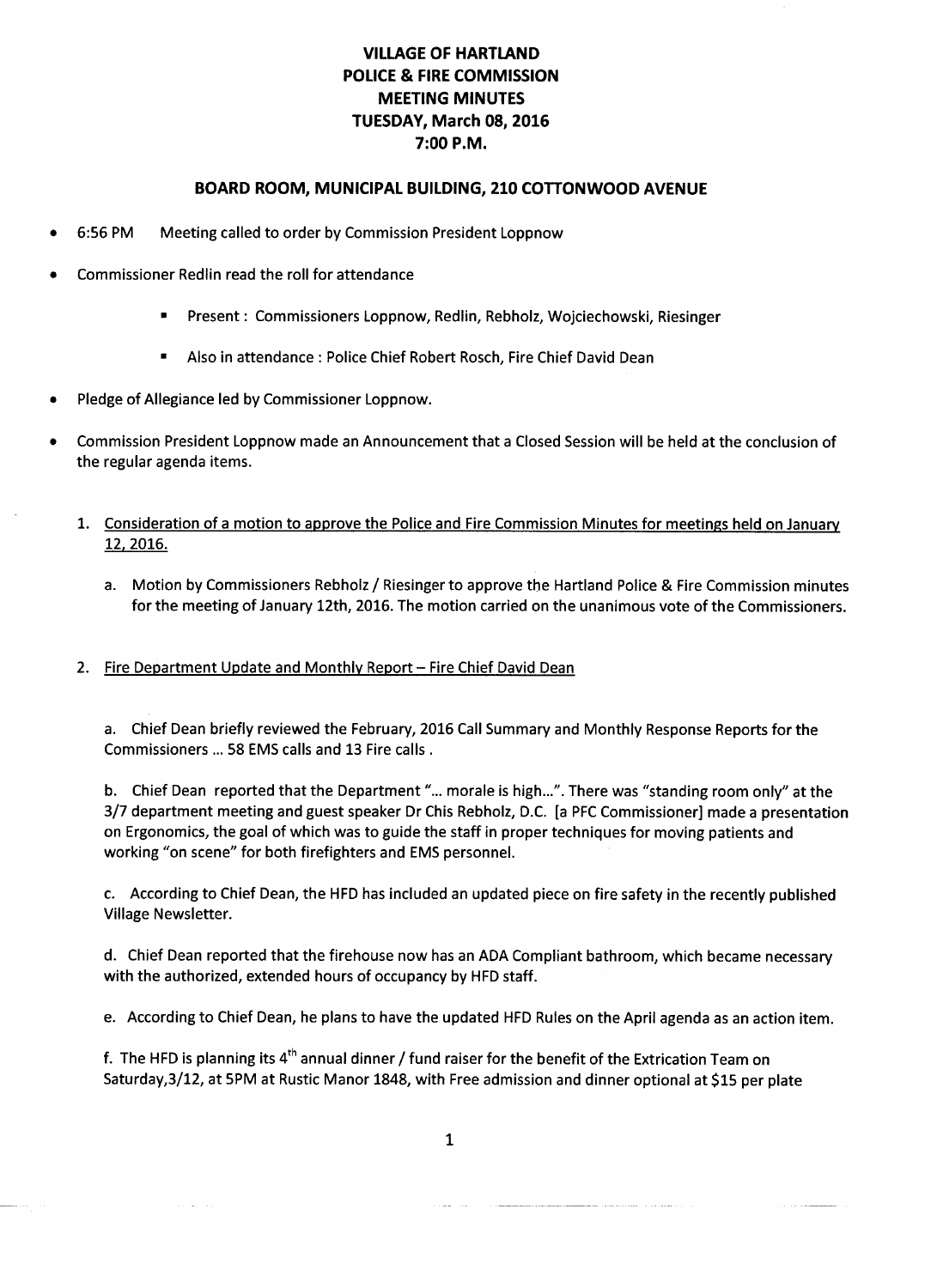#### 3. Police Department Update - Police Chief Rosch

- a. Chief Rosch reported that the Village of Hartland is planning to have all Schools participate in a "Lockdown Drill".
- b. The Chief also thanked all those who attended the Wisconsin Chiefs of Police Association dinner event in Wisconsin Dells on 02/09/2016. At that event the Village Police Department was awarded the credential for having accomplished its first WILEAG Accreditation; also, Chief Rosch was sworn in as the new President of the WCPA
- c. According to Chief Rosch the staff has recently scheduled training on CPR and other new equipment now being carried in all HPD squads.
- d. Chief Rosch reported that the HPD has now begun planning the hiring process to replace the recently opened Police Officer position. The Chief related that he expects testing [physical and written] to be scheduled for Saturday, 4/2/2016 with interviews by the HPFC to be scheduled for the day of 4/16/16. The Commissioners were polled and agreed that the 4/16 date would work for them, as well. It is expected that approximately 12 candidates will be scheduled for the HPFC interviews on 4/16/2016. On motion of Commissioners Wojciechowski / Riesinger the proposed recruitment process and dates for testing and interviews were unanimously approved by the Commission.

Note .... Commisioner Reisinger was excused at 7:20 PM

#### 4. Consideration of a Motion to Adjourn into Closed Session

a. Commission President Loppnow requested a motion to adjourn into Closed Session under Wis. Stats. §19.85(1)(c) Considering employment, promotion, compensation or performance evaluation over which the governmental body has jurisdiction or exercises responsibility.

Items:

1) Conduct oral interview(s) of Firefighter and Associate Fire Department candidate(s) ... Chief Rosch excused

On motion of Commissioners Rebholz / Redlin to enter closed session, the roll call vote to enter closed session was taken as follows:

Commissioners Loppnow "yes", Wojciechowski "yes", Redlin "yes", Rebholz "yes"

The commission entered closed session at 7:21 PM

On motion of Commissioners Wojciechowski / Redlin the closed session ended at 8:05 PM.

The roll call vote to exit closed session was taken as follows:

Commissioners Loppnow "yes", Wojciechowski "yes", Redlin "yes", Rebholz "yes"

The Commission exited closed session at 8:05 PM

Commissioners Wojciechowski / Rebholz made a Motion to recommend each of the HFD job candidates interviewed during the Closed Session, Mary P. Fallon \*, Glenn N. Schroeder, Chase M. Hanson and Tyler Williams\*, to Fire Chief Dean for further consideration as new Village of Hartland Fire Department employees. The Motion carried unanimously. Note \* candidates were interviewed for positions as Associates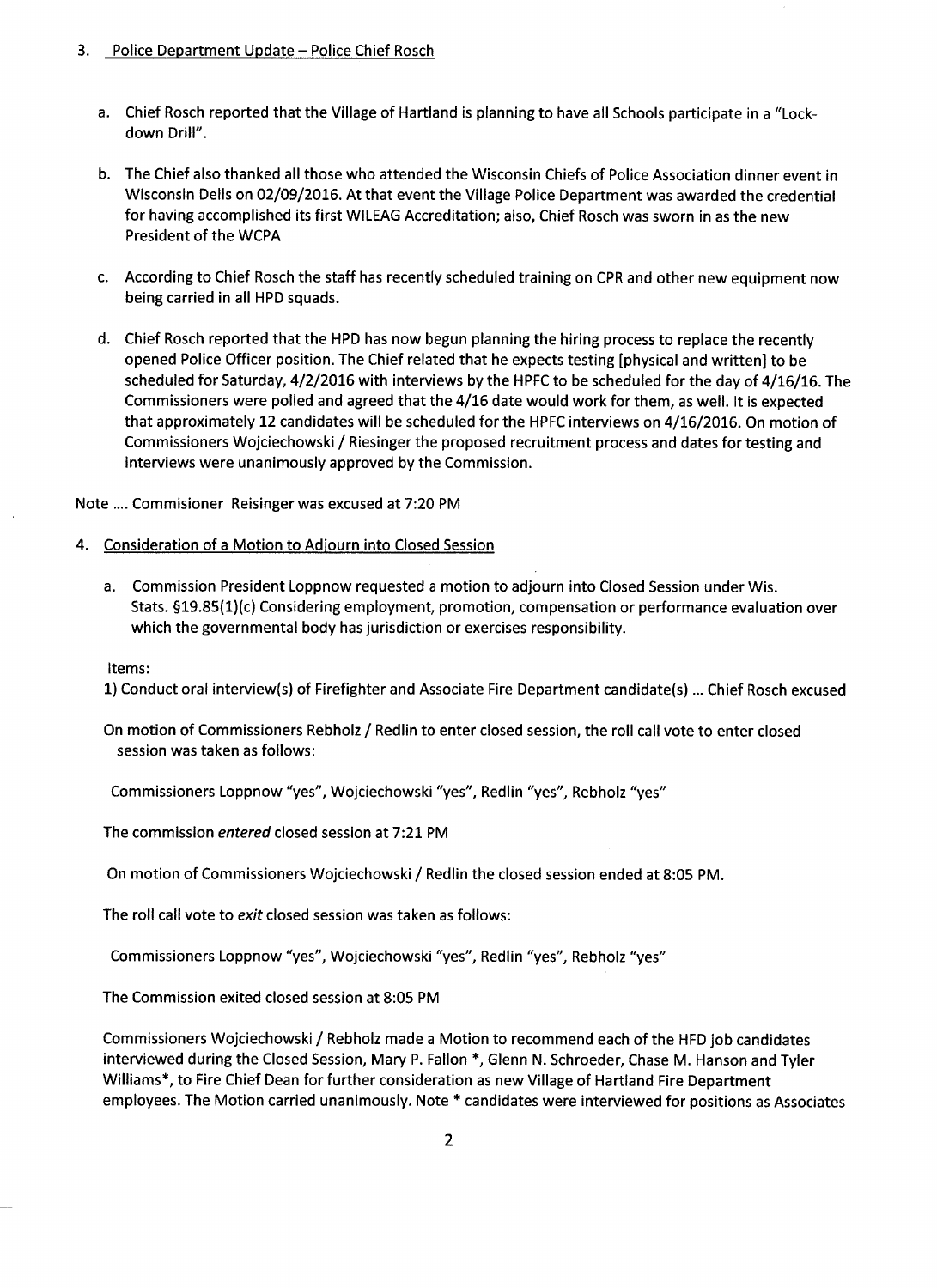#### 7. Adjournment

There being no further matters to come before the Village of Hartland Police and Fire Commission and, on motion of Commissioners Wojciechowski / Loppnow, the Commission voted unanimously to adjourn.

Meeting adjourned at 8:08 PM.

Respectfully submitted,

Ralph R. Redlin, Commissioner **Commission Secretary** 

Susan M. Loppnow, Commissioner **Commission President**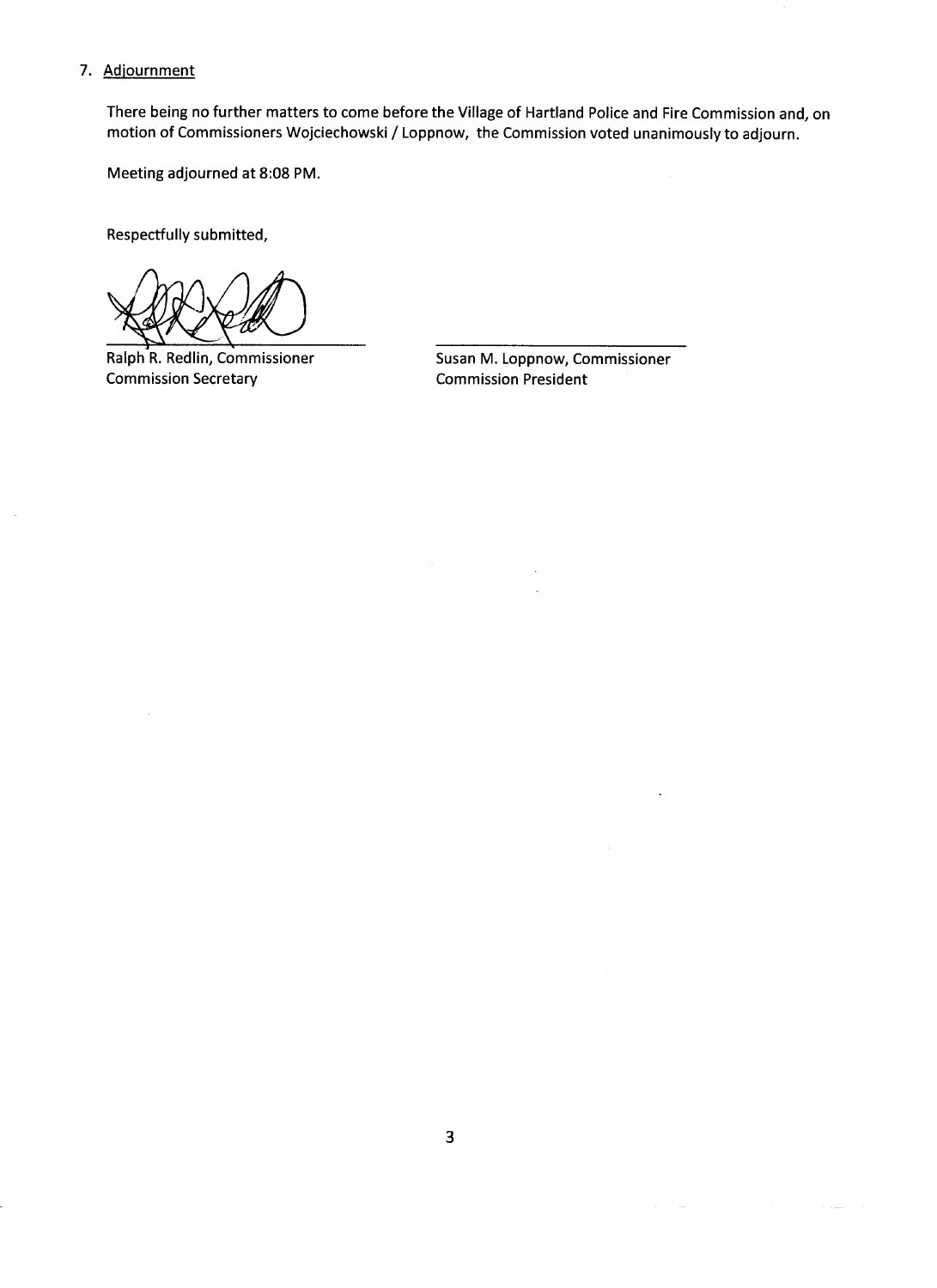## **E. Fire Department - Application and Qualification for Voluntary Membership.**

## 1. **Minimum Qualifications:**

a. At least 18 years of age; b. Valid Wisconsin driver's license; c. The necessary interest, aptitude and ability to be a good firefighter or Emergency Medical Technician ("EMT") and a credit to the Fire Department.

2. **Applications.** Eligible persons may apply to the Chief Officer for membership. The Chief Officer shall review said applications and make a recommendation to the Police and Fire Commission. The candidate shall be appointed subject to supplying either a certificate of physical examination from an attending physician or have a Fire Department physical examination.

3. **Member - Classification.** The Chief shall, from time to time, classify all members as follows:

a. Active Firefighters/EMTs. Active firefighters and EMTs shall be competent and experienced members who are actively engaged in the fire fighting, administration, or rescue functions of the Fire Department. All active firefighters and EMTs shall be chosen by and be subject to such requirements as are from time to time established by the Chief.

b. Probationary Firefighters/EMTs. Probationary firefighters and EMTs shall be members training to become active firefighters or EMTs. They shall be subject to such extended training and supervision as the Chief shall determine. Probationary firefighters and EMTs shall become active firefighters or EMTs only upon recommendation of the Chief and approval by the Fire and Police Commission.

c. Operating Officers. The Chief may appoint from active firefighters and EMTs such Assistant Chiefs, Division Chiefs, and such other officers as the Chief may deem necessary, subject to the approval of the Fire and Police Commission.

d. Support Staff/Auxiliary. Support Staff/Auxiliary Members shall be responsible for responding to emergency medical situations, fires, drills, and other incidents where support and assistance may be needed. These incidents may be dangerous in nature as they may be emergency scenes. The primary goal of the support staff/auxiliary is to provide support at fire calls, medical emergencies, trainings, public relation functions and other station duties.

(1) In the absence of the Chief, an Assistant Chief or Division Chief shall command in the capacity of the Chief. He/she shall execute his/her duties in accordance with the operational procedures and directives as set down by the Chief.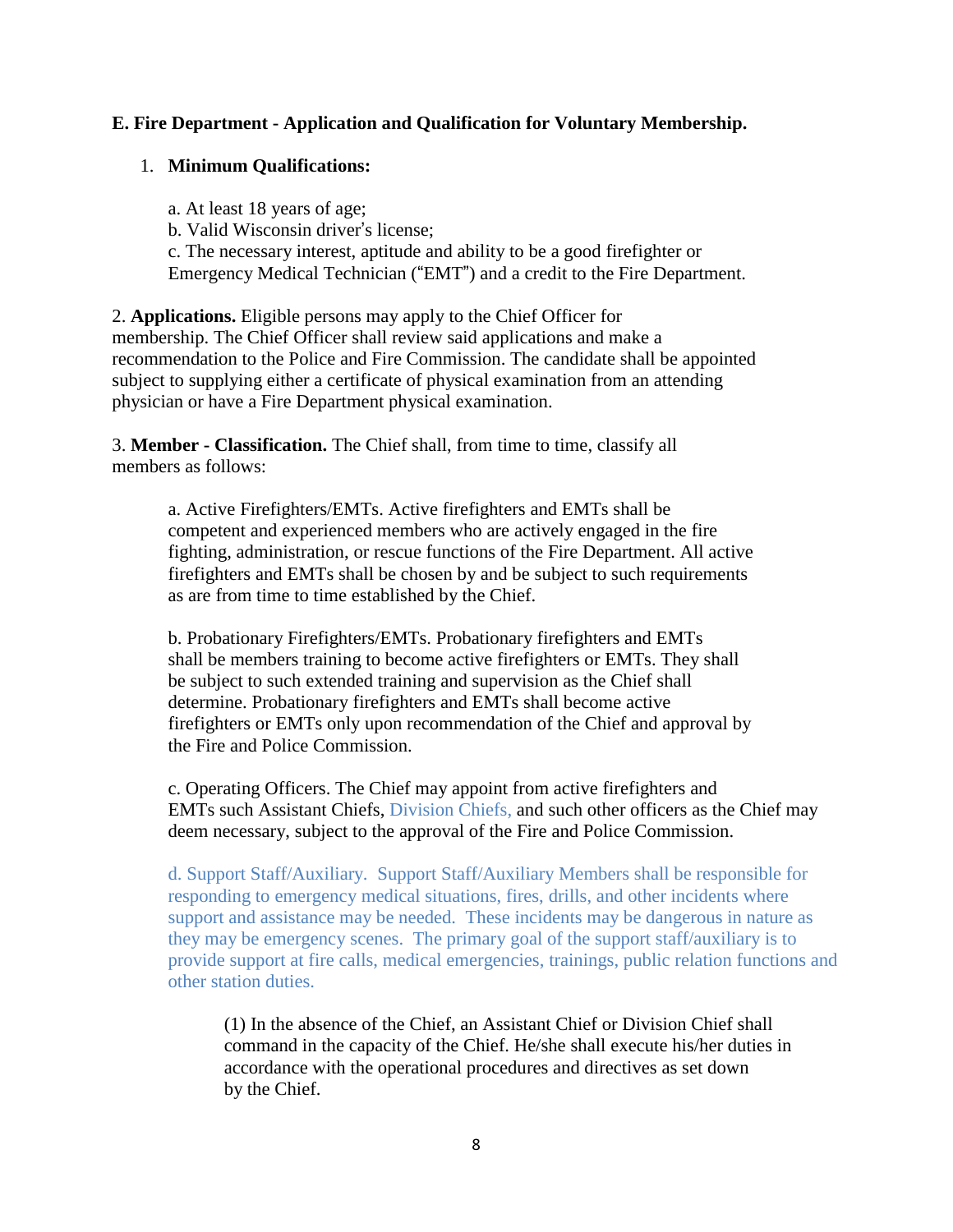(2) Any Captain appointed by the Chief shall command his/her company and have control thereof.

(3) The Captain shall be responsible for the conditions of his/her assigned apparatus and equipment.

(4) The Lieutenant of each company appointed by the Chief shall assist his/her Captain in the discharge of his/her duties. In the absence of the Captain, the Lieutenant shall officiate in his/her capacity.

## **F. Qualifications and Requirements for Fire Department Members**.

1. Qualifications and Requirements for Fire Chief. (Excluding Current Chief, Allen Wilde.)

a. applicant must possess State of Wisconsin certification for Firefighter Level 2;

b. applicant must possess Wisconsin Fire Officer 1 certification;

c. applicant must possess an EMT Level I license;

d. applicant must be a Certified State of Wisconsin Fire Inspector;

e. applicant must have eight (8) years supervisory experience as a Lieutenant or higher in a fire department;

f. applicant must have a minimum of ten (10) years experience with a federal, state, or local fire department;

g. applicant must demonstrate skills in community relations planning, personnel planning, and maintaining effective working relationship with full and paid on-call firefighters and EMTs;

h. applicant is required to submit to a medical examination consistent with the requirements of the position, after an offer of employment and prior to appointment;

i. applicant must evidence excellent moral character and the highest personal integrity;

j. applicant must have Bachelors or closely related degree in fire science; and

k. applicant must have a valid State of Wisconsin driver's license.

2. Qualifications and Requirements for Assistant Fire Chief.

These requirements do not apply to any officer holding this position as of January 1, 2003. Any person appointed to this position on or after March 24, 2003 may be granted a limited exemption with respect to specific requirements but only up to and no later than December 31, 2005.

a. applicant must possess State of Wisconsin certification for Firefighter Level 2;

b. applicant must have obtained Fire Officer Level 1 certification;

c. applicant must possess an EMT Level I license;

d. applicant must be a Certified State Fire Inspector;

e. applicant must be a State Certified Fire Instructor;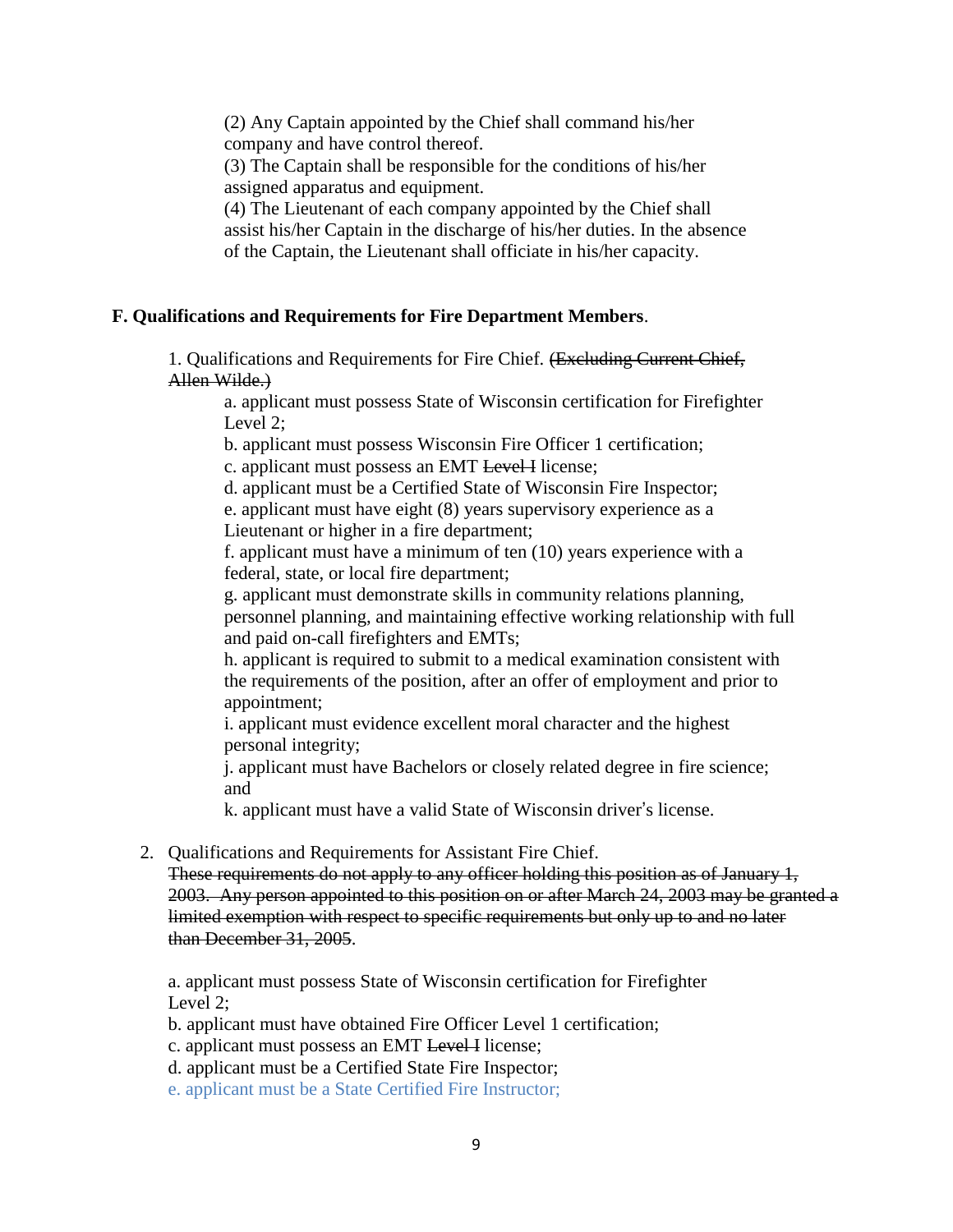f. applicant must have ten (10) years of fire department experience with a federal, state, or local fire department;

g. applicant must have five (5) years supervisory experience as a Lieutenant or higher in a Fire Department;

h. applicant must possess good personal, leadership, and public relations skills;

i. applicant is required to submit to a medical examination consistent with the requirements of the position, after an offer of employment and prior to appointment;

j. applicant must evidence excellent moral character and the highest personal integrity;

k. applicant must have an associate degree in fire science or equivalent; l. applicant must have a valid State of Wisconsin driver's license; and m. applicant must demonstrate skills in community relations planning, personnel planning, and maintaining effective working relationships with full and paid on-call firefighters and EMTs.

- 3. Qualifications and Requirements for Division Chief Fire
	- a. applicant must possess State of Wisconsin certification for Firefighter Level 2;
	- b. applicant must have obtained Fire Officer Level 1 certification or equivalent;
	- c. applicant must be a Certified State Fire Inspector;
	- d. applicant must be a State Certified Fire Instructor;
	- e. applicant must have ten (10) years of fire department experience with a federal, state, or local fire department;
	- f. applicant must have five (5) years supervisory experience as a Lieutenant or higher in a Fire Department;
	- g. applicant must possess good personal, leadership, and public relations skills;
	- h. applicant is required to submit to a medical examination consistent with the requirements of the position, after an offer of employment and prior to appointment;
	- i. applicant must evidence excellent moral character and the highest personal integrity;
	- j. applicant must have a valid State of Wisconsin driver's license;
	- k. applicant must demonstrate skills in community relations planning, personnel planning, and maintaining effective working relationships with full and paid on-call firefighters and EMTs.
- 4. Qualifications and Requirements for Division Chief EMS
	- l. applicant must possess State of Wisconsin certification for Firefighter Level 2;
	- m. applicant must have obtained Fire Officer Level 1 certification or equivalent;
	- n. applicant must possess an EMT license for Division Chief EMS; Service level preferred.
	- o. applicant must be a Certified State Fire Inspector;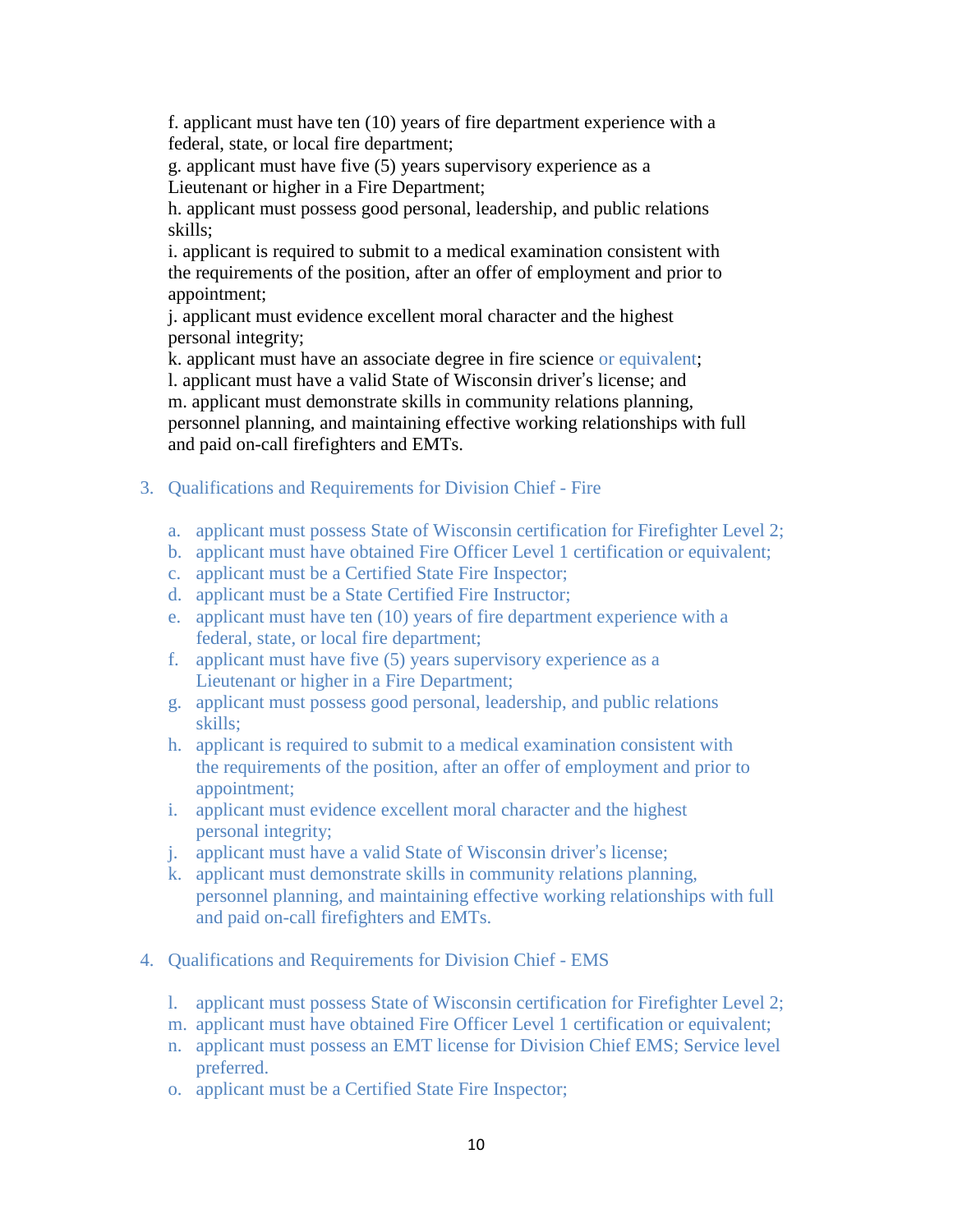- p. applicant must be a State Certified Fire Instructor;
- q. applicant must have ten (10) years of fire department experience with a federal, state, or local fire department;
- r. applicant must have five (5) years supervisory experience as a Lieutenant or higher in a Fire Department;
- s. applicant must possess good personal, leadership, and public relations skills;
- t. applicant is required to submit to a medical examination consistent with the requirements of the position, after an offer of employment and prior to appointment;
- u. applicant must evidence excellent moral character and the highest personal integrity;
- v. applicant must have a valid State of Wisconsin driver's license;
- w. applicant must demonstrate skills in community relations planning, personnel planning, and maintaining effective working relationships with full and paid on-call firefighters and EMTs.

#### 5. Qualifications and Requirements for Fire Captain. (Excluding the person who was Fire Captain as of January 1, 2003.)

a. applicant must possess State of Wisconsin Certification for Firefighter Level 2;

b. applicant must possess Fire Officer Level 1 certification;

c. applicant must possess an EMT Level I license;

d. applicant is required to submit to a medical examination consistent with the requirements of the position, after an offer of employment and prior to appointment;

e. applicant must evidence excellent moral character and the highest personal integrity;

f. applicant must have five (5) years of fire department experience with a federal, state, or local fire department;

g. applicant must have two (2) years of supervisory experience as a Lieutenant in a fire department; and

h. applicant must possess good personal, leadership, and public relations skills.

#### 6. Qualifications and Requirements for EMS Captain.

a. applicant must possess State of Wisconsin Certification for Firefighter Level 2;

b. applicant must possess Fire Officer Level 1 certification;

c. applicant must possess an EMT license;

d. applicant is required to submit to a medical examination consistent with the requirements of the position, after an offer of employment and prior to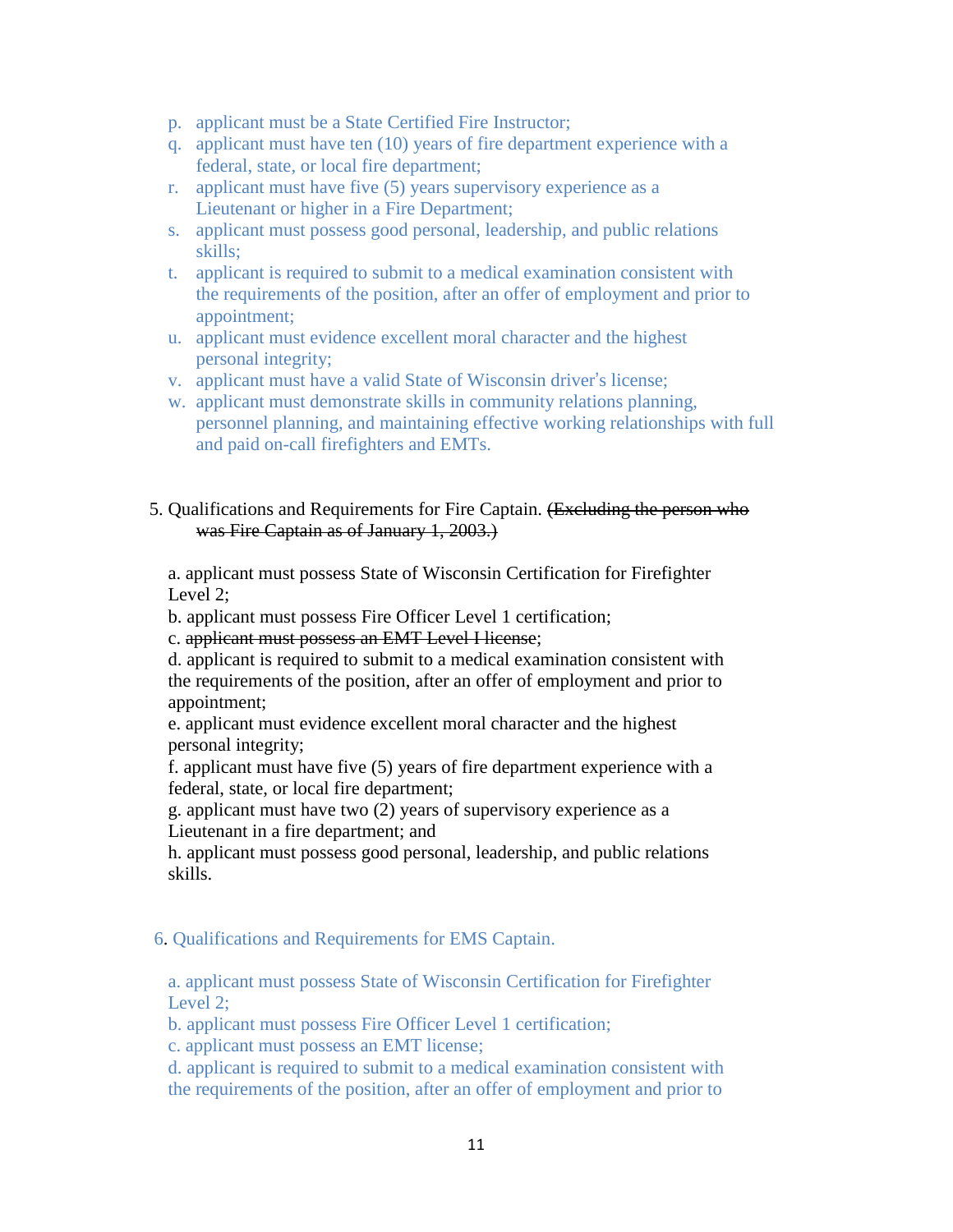appointment;

e. applicant must evidence excellent moral character and the highest personal integrity;

f. applicant must have five (5) years of fire department experience with a federal, state, or local fire department;

g. applicant must have two (2) years of supervisory experience as a Lieutenant in a fire department; and

h. applicant must possess good personal, leadership, and public relations skills.

 7. Qualifications and Requirements for Fire Lieutenants. (Excluding the person(s) who was a Lieutenant as of January 1, 2003.)

a. applicant must possess State of Wisconsin certification for Firefighter Level 2;

b. applicant must possess State of Wisconsin Fire Officers Level 1 certification, or equivalent;

c. preferred applicants will possess a fire instructor certification;

d. applicant must have three (3) years of fire department experience with a federal,

state, or local fire department;

e. applicant must have good personal leadership and public relations skills; f. applicant is required to submit to a medical examination consistent with the requirements of the position, after an offer of employment and prior to appointment;

g. applicant must evidence excellent moral character and the highest personal integrity.

## 8. Qualifications and requirements for EMS Lieutenants

a. applicant must possess minimal State of Wisconsin EMT License, service level preferred;

b. applicant must have three (3) years of fire department experience with a federal, state, or local fire department;

c. applicant must have good personal leadership and public relations skills;

d. applicant is required to submit to a medical examination consistent with the

requirements of the position, after an offer of employment prior to appointment;

e. applicant must evidence excellent moral character and the highest personal integrity;

f. applicant must have Officer I or equivalent leadership training;

 9. Qualifications and Requirements for Fire Safety Officers. (Excluding the person(s) who was a Fire Safety Officer as of January 1, 2003.)

a. applicant must possess State of Wisconsin certification for Firefighter Level 1;

b. applicant must have three (3) years experience with a federal, state, or local fire department;

c. applicant must be a fire department member;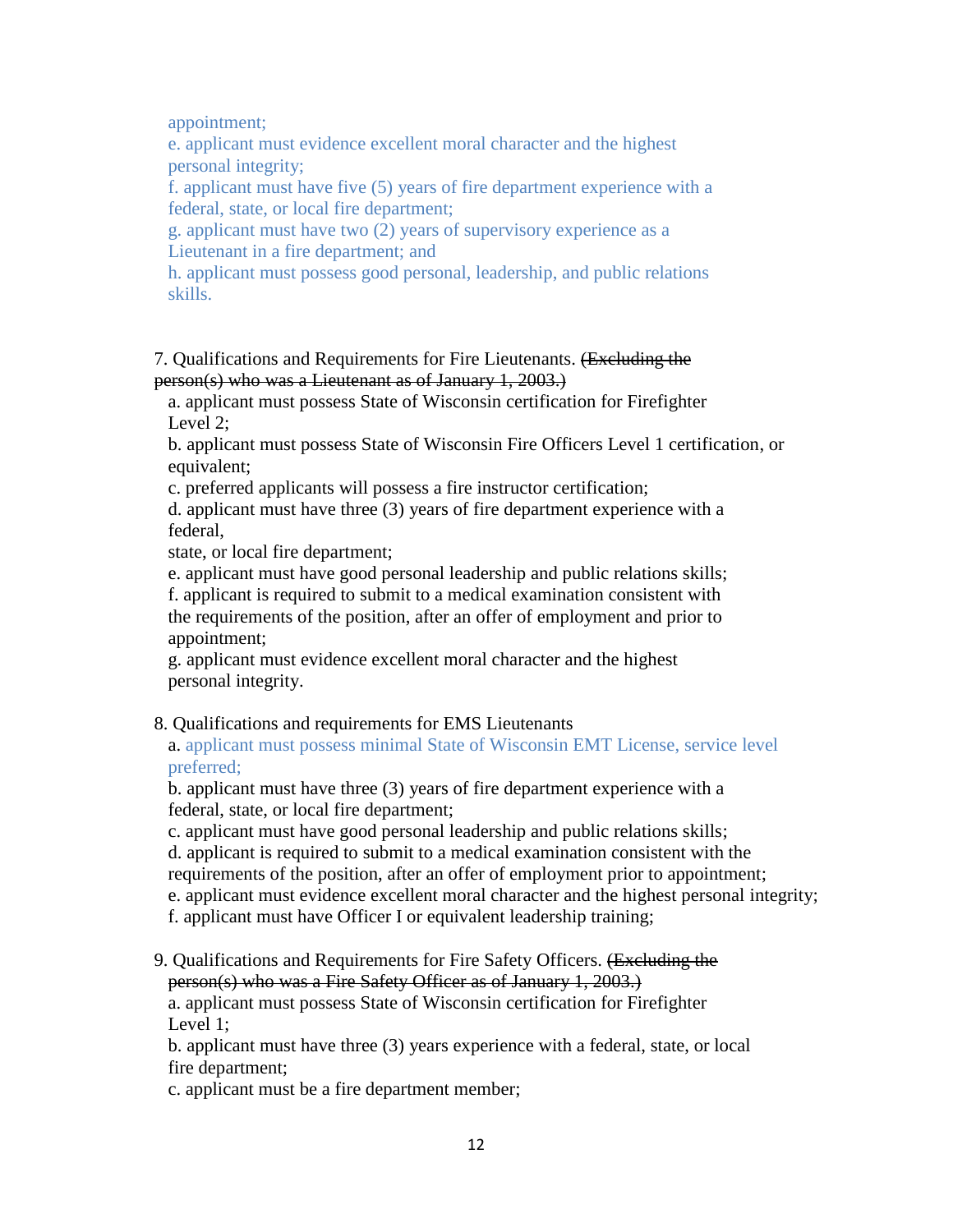d. applicant must possess knowledge of OSHA and state laws regarding safety at the scene of a fire;

e. applicant must have a knowledge of the potential safety and health hazards involved in firefighting;

f. applicant must have a knowledge of the principles and techniques of managing a safety and health program;

g. applicant must have a good personal leadership and public relations skills;

h. applicant is required to submit to a medical examination consistent with the requirements of the position, after an offer of employment and prior to appointment;

i. applicant must evidence excellent moral character and the highest personal integrity.

 10. Qualifications and Requirements for Fire and EMS Training Officers. (Excluding the person(s) who was a Fire or EMS Training Officer as of January 1,

 $2003.$ 

a. applicant must possess three (3) years experience with a federal, state, or local fire department;

b. applicant must be a certified fire or EMS instructor;

c. applicant must have good personal leadership and public relations skills;

d. applicant is required to submit to a medical examination consistent with the requirements of the position, after an offer of employment and prior to appointment;

e. applicant must evidence excellent moral character and the highest personal integrity.

- 11. Qualifications and Requirements for Firefighters and Emergency Medical Technicians.
	- a. applicant must have attained at least eighteen (18) years of age;

b. applicant must have an unrestricted valid Wisconsin driver's license;

c. applicant must complete State of Wisconsin certification for Firefighter Level 1 (one);

d. applicant must be a high school graduate, priority will be given to those applicants with educational studies in fire science;

e. applicant is required to submit to a medical examination consistent with the requirements of the position, after an offer of employment and prior to appointment;

f. applicant must evidence excellent moral character and the highest personal integrity.

12. Qualifications and Requirements for Support Staff/Auxiliary Members.

a. applicant must have attained at least eighteen (18) years of age;

b. applicant must be able to work long hours under sometimes hazardous conditions;

c. valid driver's license preferred;